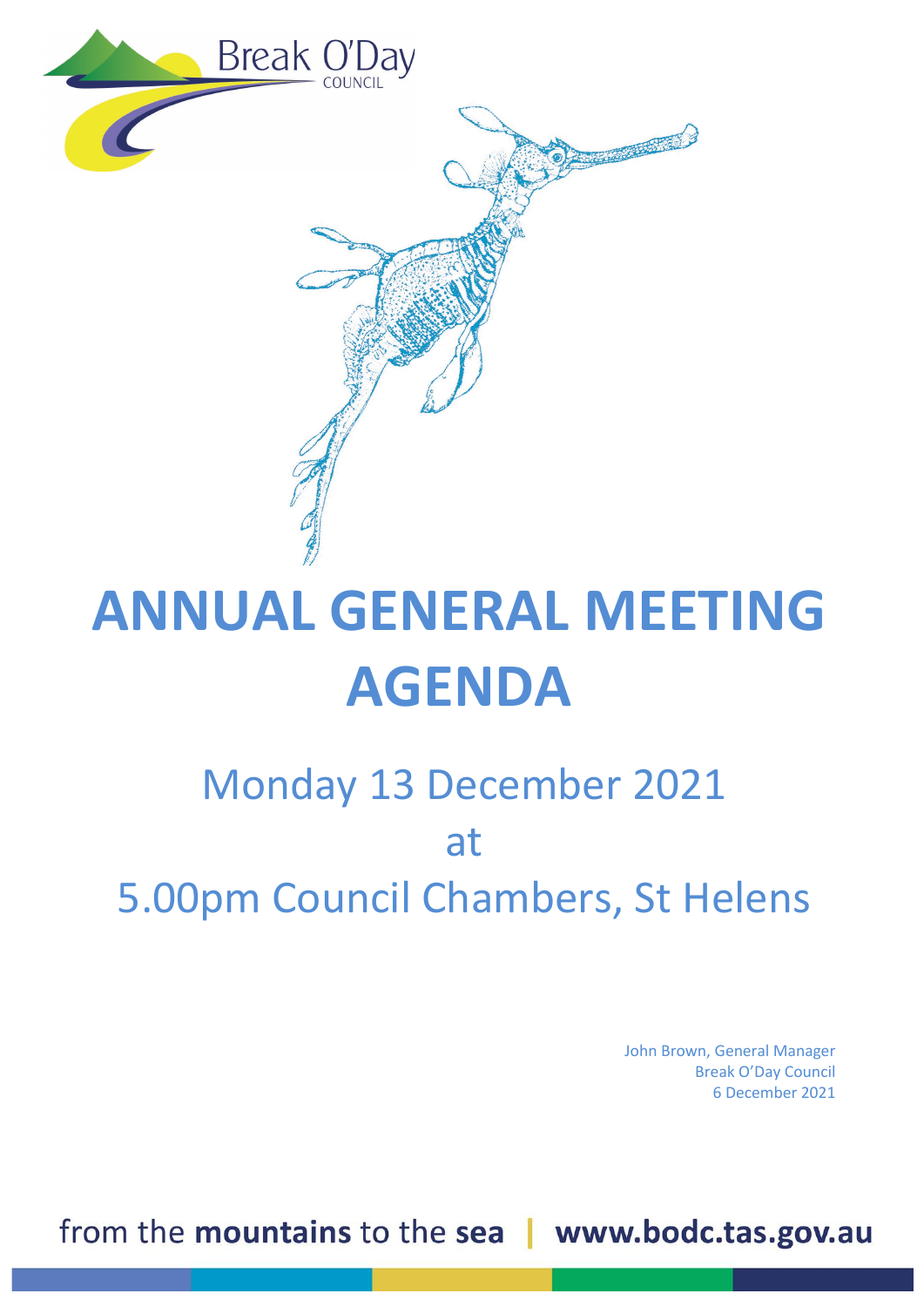### *Division 3 – Annual General Meeting*

#### **72B. Annual General Meeting**

- 1. A Council must hold an Annual General Meeting on a date that
	- a. Is not later than 15 December in each year; and
	- b. Is not before 14 days after the date of the first publication of a notice under subsection (2).
- 2. A Council must publish a notice on at least 2 separate occasions in a daily newspaper circulating in the municipal area or other prescribed newspaper specifying the date, time and place of the Annual General Meeting.
- 3. If a quorum of the Council is not present
	- a. The Annual General Meeting is to be reconvened and held within 14 days; and
	- b. A notice is to be published in a daily newspaper circulating in the municipal area or other prescribed newspaper specifying the date, time and place of the Annual General Meeting.
- 4. Only electors in the municipal area are entitled to vote at an Annual General Meeting.
- 5. A motion at an Annual General Meeting is passed by a majority of votes taken by a show of hands or by any other means of ascertaining the vote the Council determines.
- 6. A motion passed at an Annual General Meeting is to be considered at the next meeting of the Council.
- 7. The General Manager is to keep minutes of the Annual General Meeting.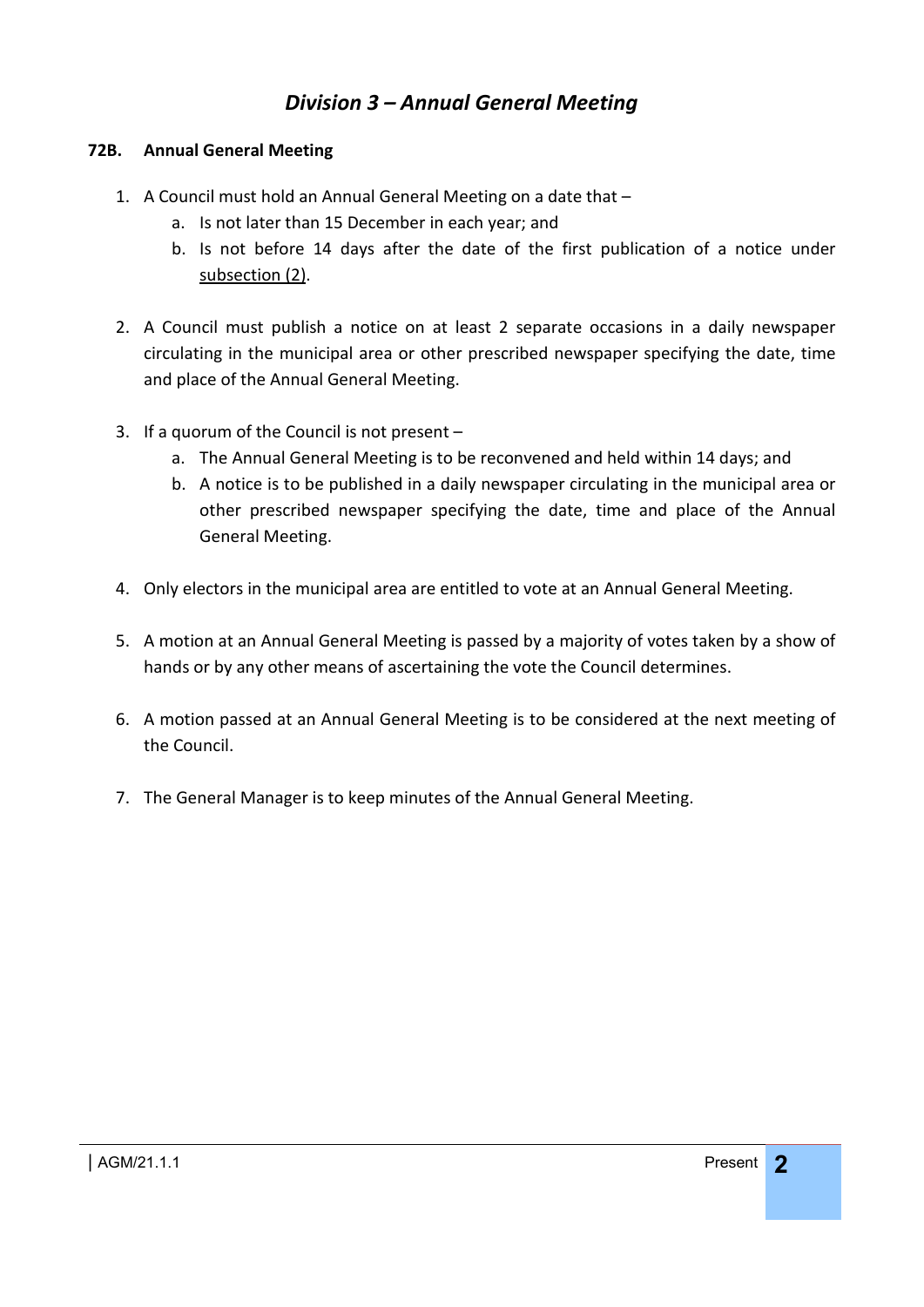# <span id="page-2-0"></span>**NOTICE OF MEETING**

Notice is hereby given that the Annual General Meeting of the Break O'Day Council will be held at the St Helens Council Chambers on Monday 13 December 2021 commencing at 5.00pm.

### **CERTIFICATION**

Pursuant to the provisions of Section 65 of the *Local Government Act 1993*, I hereby certify that the advice, information and recommendations contained within this Agenda have been given by a person who has the qualifications and / or experience necessary to give such advice, information and recommendations or such advice was obtained and taken into account in providing the general advice contained within the Agenda.

**JOHN BROWN GENERAL MANAGER** Date: 6 December 2021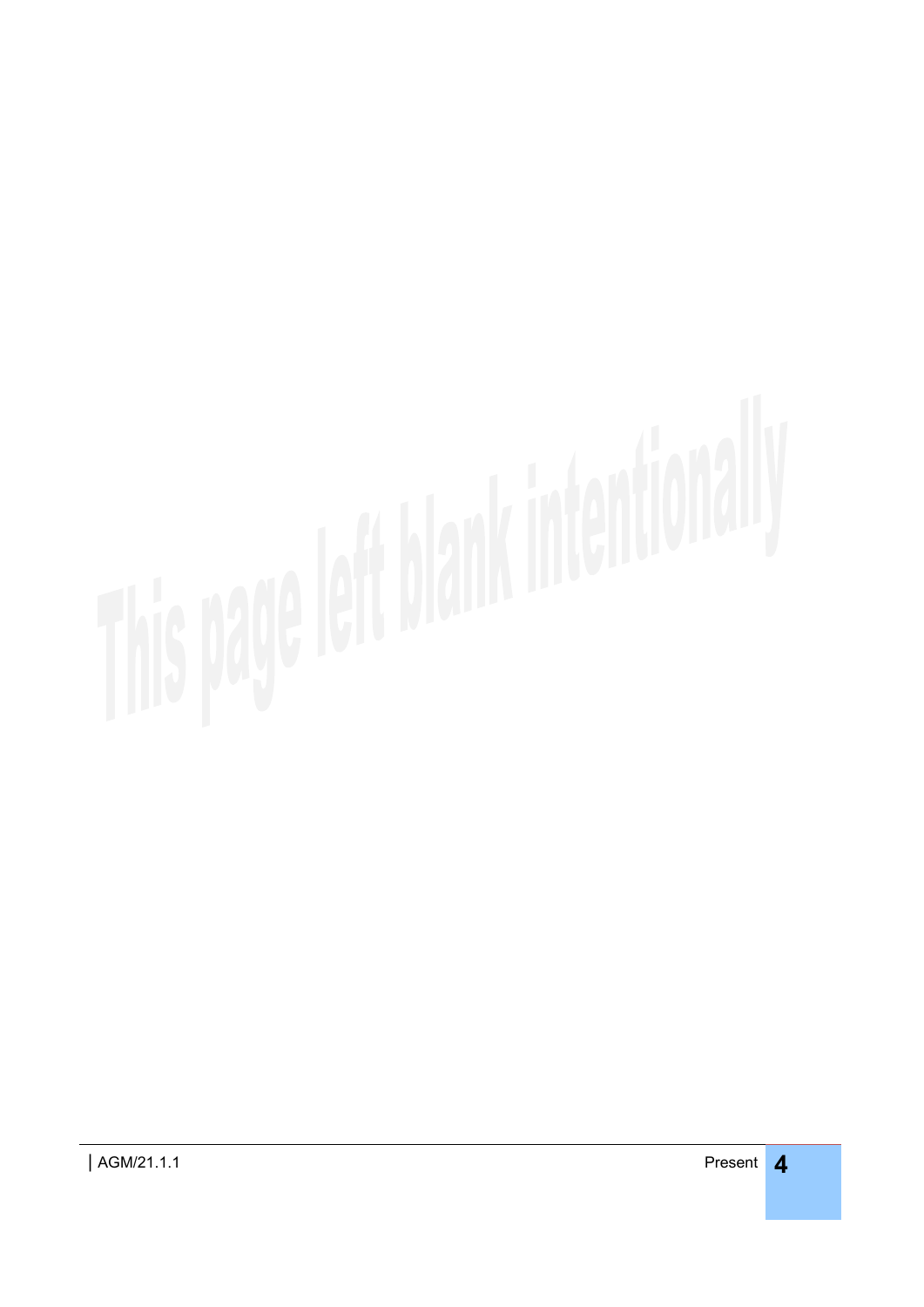### **Contents**

| <b>OPENING</b> |  |
|----------------|--|
|                |  |
|                |  |
|                |  |
|                |  |
|                |  |
|                |  |
|                |  |
|                |  |
|                |  |
|                |  |
|                |  |
|                |  |
|                |  |
|                |  |
|                |  |
|                |  |
|                |  |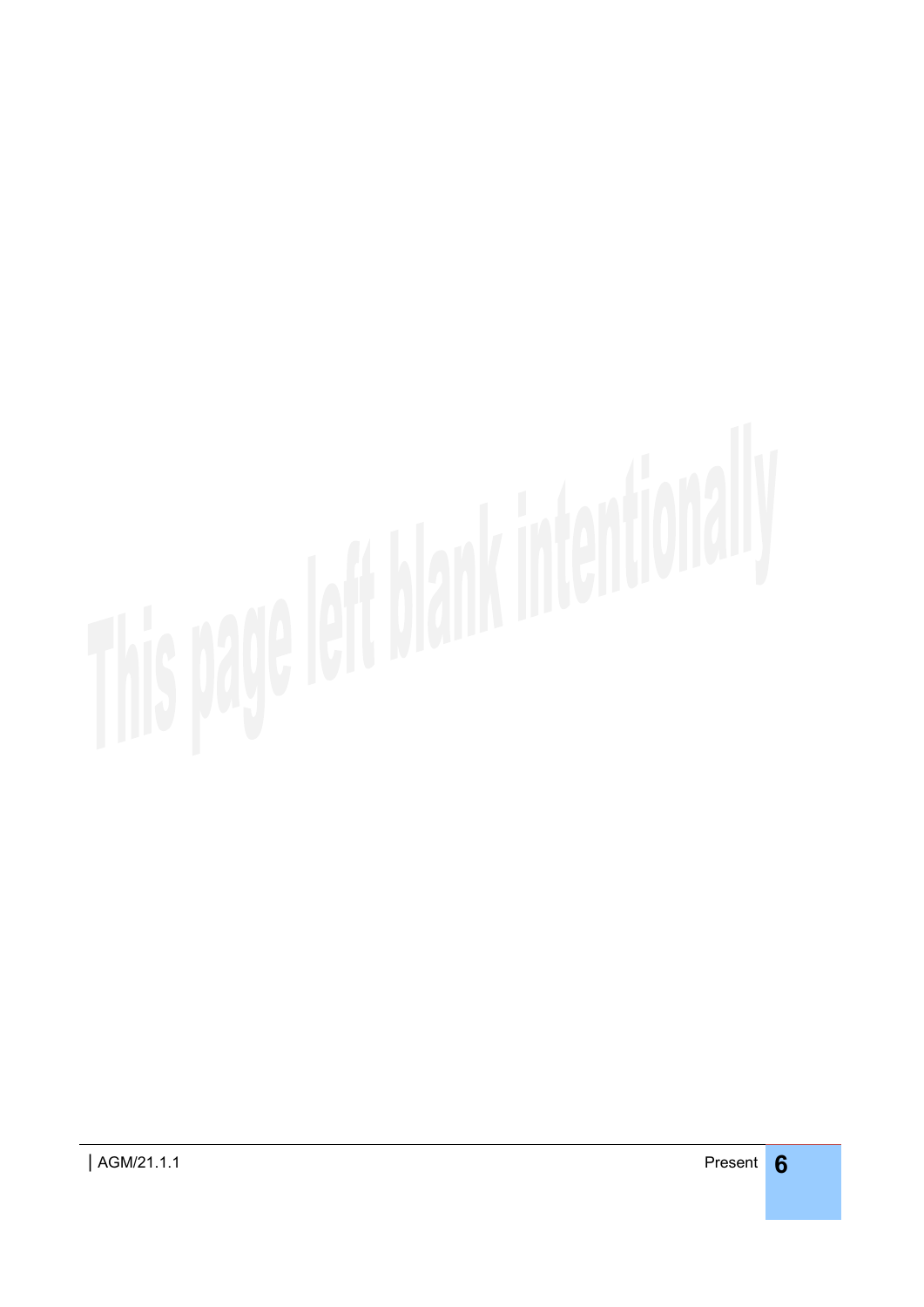#### <span id="page-6-0"></span>**AUDIO RECORDING OF MEETINGS OF COUNCIL**

As determined by Break O'Day Council in March 2019 all Ordinary, Special and Annual General Meetings of Council are to be audio recorded and a link will be available on the Break O'Day Council website where the public can listen to audio recordings of previous Council Meetings.

*In accordance with the Local Government Act 1993 and Regulation 33 of the Local Government (Meeting Procedures) Regulations 2015, these audio files will be retained by Council for at least six (6) months and made available for listening online within seven (7) days of the scheduled meeting. The written minutes of a meeting, once confirmed, prevail over the audio recording of the meeting and a transcript of the recording will not be prepared.*

#### <span id="page-6-1"></span>**OPENING**

*The Mayor to welcome Councillors, staff and members of the public and declare the meeting open at [time].*

#### <span id="page-6-2"></span>**ACKNOWLEDGEMENT OF COUNTRY**

*We acknowledge the Traditional Custodians of the land on which we work and live, the Palawa people of this land Tasmania, and recognise their continuing connection to the lands, skies and waters. We pay respects to the Elders Past, present and future.*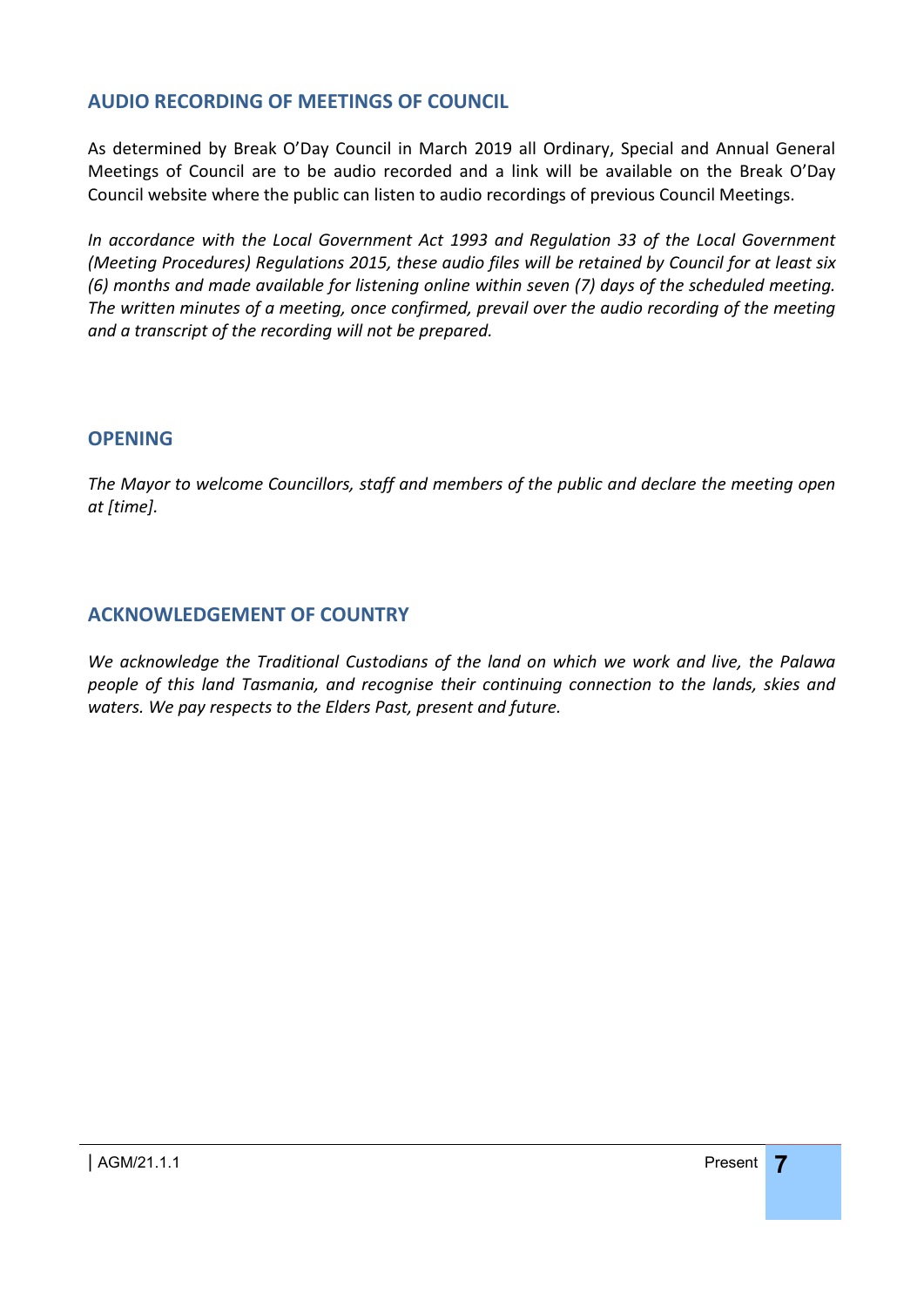#### <span id="page-7-0"></span>**AGM/21.1.0 ATTENDANCE**

#### <span id="page-7-1"></span>**AGM/21.1.1 Present**

Mayor Mick Tucker Deputy Mayor John McGiveron Councillor Janet Drummond Councillor Barry LeFevre Councillor Margaret Osborne Councillor Lesa Whittaker Councillor Kylie Wright

#### <span id="page-7-2"></span>**AGM/21.1.2 Apologies**

Councillor Kristie Chapple Councillor Glenn McGuinness

<span id="page-7-3"></span>**AGM/21.1.3 Leave of Absence**

#### <span id="page-7-4"></span>**AGM/21.1.4 Staff in Attendance**

General Manager, John Brown Executive Assistant, Angela Matthews Manager Corporate Services, Bob Hoogland Manager Community Services, Chris Hughes Development Services Coordinator, Jake Ihnen

#### <span id="page-7-5"></span>**AGM/21.2.0 WELCOME AND INTRODUCTION – MAYOR MICK TUCKER**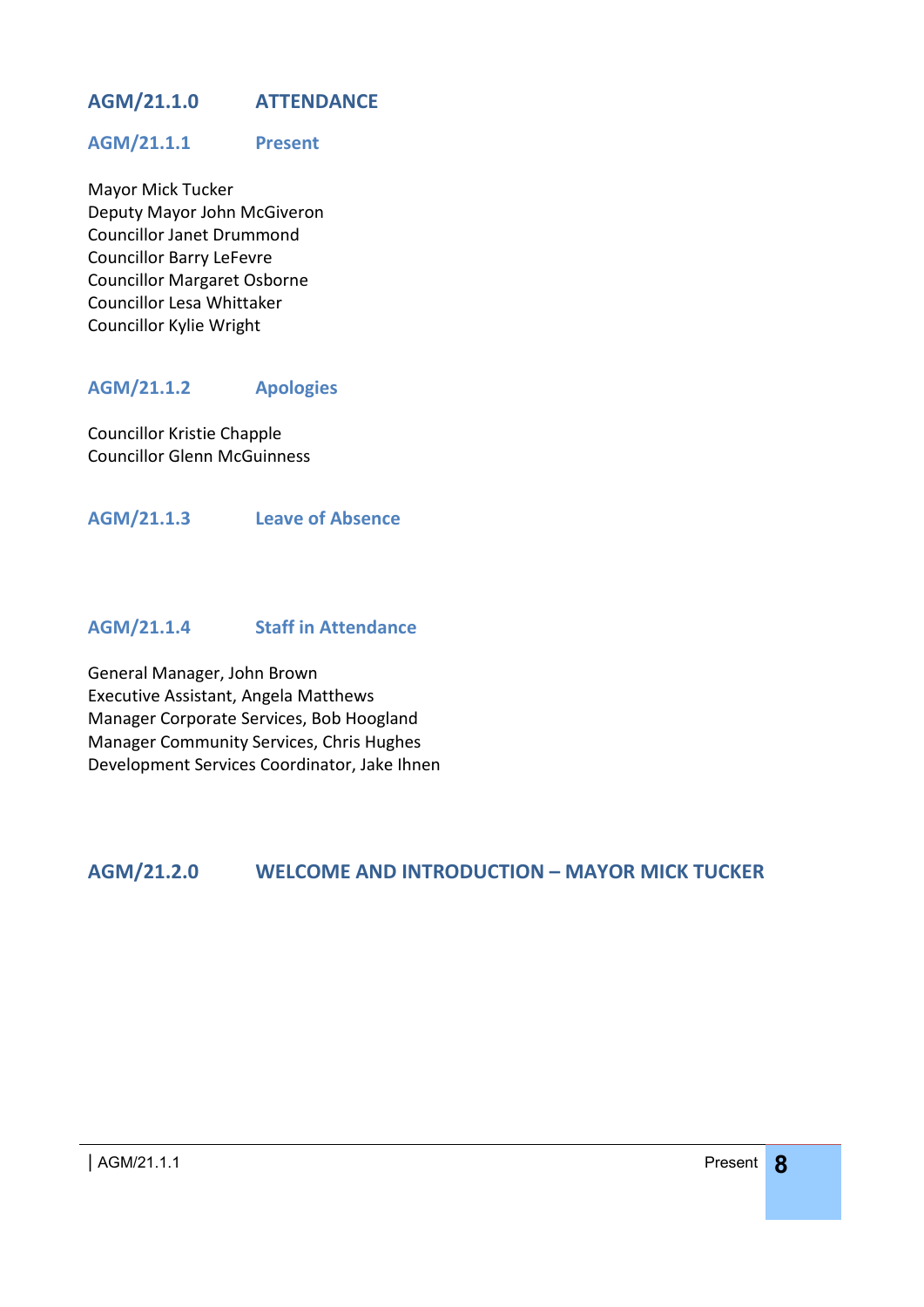#### <span id="page-8-0"></span>**AGM/21.3.0 ANNUAL REPORT**

#### <span id="page-8-1"></span>**AGM/21.3.1 Mayor's Report**

Welcome.

Despite COVID it has been a massive and productive year for Break O'Day Council.

This financial year we have seen some massive projects completed including the official opening of the Georges Bay Multi-User track. This project was really important to me personally as a lifetime member of the Break O'Day Community and something I am really proud of as it has been decades in the making.

Like most large Council projects, the construction of the multi-user track required substantial external funding and we would not have been able to complete the project without funding from the Federal Government.

Tasmanian Liberal Senator Claire Chandler officially opened the multi-user track on Thursday 19 November. To celebrate the opening VIPS including Councillors and politicians walked the news section of the track from the wharf to Beauty Bay where we enjoyed a picnic lunch supplied by the East Coast Providore.

Since opening, the track has certainly been getting a lot of use from walkers and mountain bikers alike. Because the trail connects the centre of the St Helens township to the Flagstaff Trailhead, it means that the St Helens MTB Network is now connected to the township making it easier to share the benefits of increased MTB visitation with the business community.

Senator Chandler also officially opened another massive project, decades in the making, the refurbishment and renovation of the Fingal Valley's Old Tasmanian Hotel. If you have not already dropped in to see the amazing transformation, make sure you do!

All the projects that Council deliver and the day to day tasks are the result of a real team effort and while I get to stand out the front and to some degree take the kudos, behind me stands a massive, dedicated and hardworking team of people.

Sometimes I think there are some members of our community that forget that Council staff are actually Break O'Day community members as well. At the end of the day our staff are just the same as anyone else, they are just employed by Council, they live and work here for all the same reasons the rest of us do… they love our beautiful piece of paradise. The wellbeing of our community and our environment are just as important to Council staff as the rest of us.

Without the team of competent Council staff working hard behind the scenes, the services and projects of Council simply would not happen. From Building and Planning to road works and construction and from community work to economic development, I may be biased, but I think our staff are some of the brightest stars in Local Government in the state!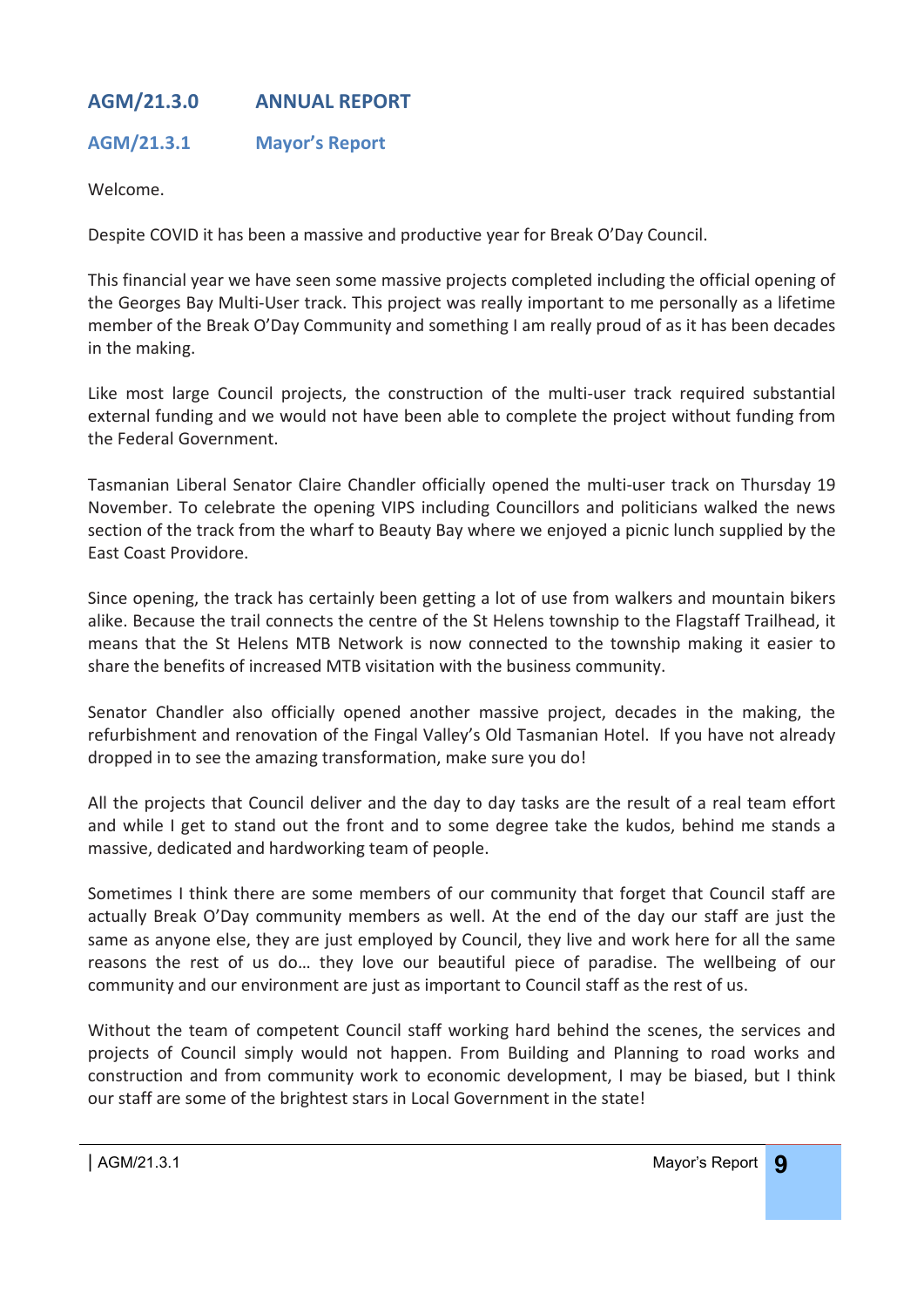That may sound like a lofty statement, but when you consider the amount of awards that Break O'Day Council has won over the last two (2) years, these are all a credit to the work of our staff.

Two (2) of the larger awards include:

- 2021 Local Government Awards of Excellence Small Council
- 2020 Local Government Professionals Innovative Management Initiative

In the past the team have also won awards for the One Night Stand Event and the St Helens MTB Network, Building Surveying team of the year, Young Professional of the year and more – they are just a bunch of over achievers and like me, our community should be proud to have these people working in our corner.

Not only do the staff work really hard Monday to Friday for their community, there is also a high number of staff who volunteer their own time to give back to the community. This is something I am really proud of as it shows the level of dedication our staff have to our community. Some of the roles are staff volunteer for include; the local fire brigade, the SES, Mentoring, local sporting clubs and community groups.

I would like to take this opportunity to thank each and every one of the Council team whose commitment to our community is unwavering. Thank you for showing up every day and thanks for all you do for our community.

**Mick Tucker Mayor**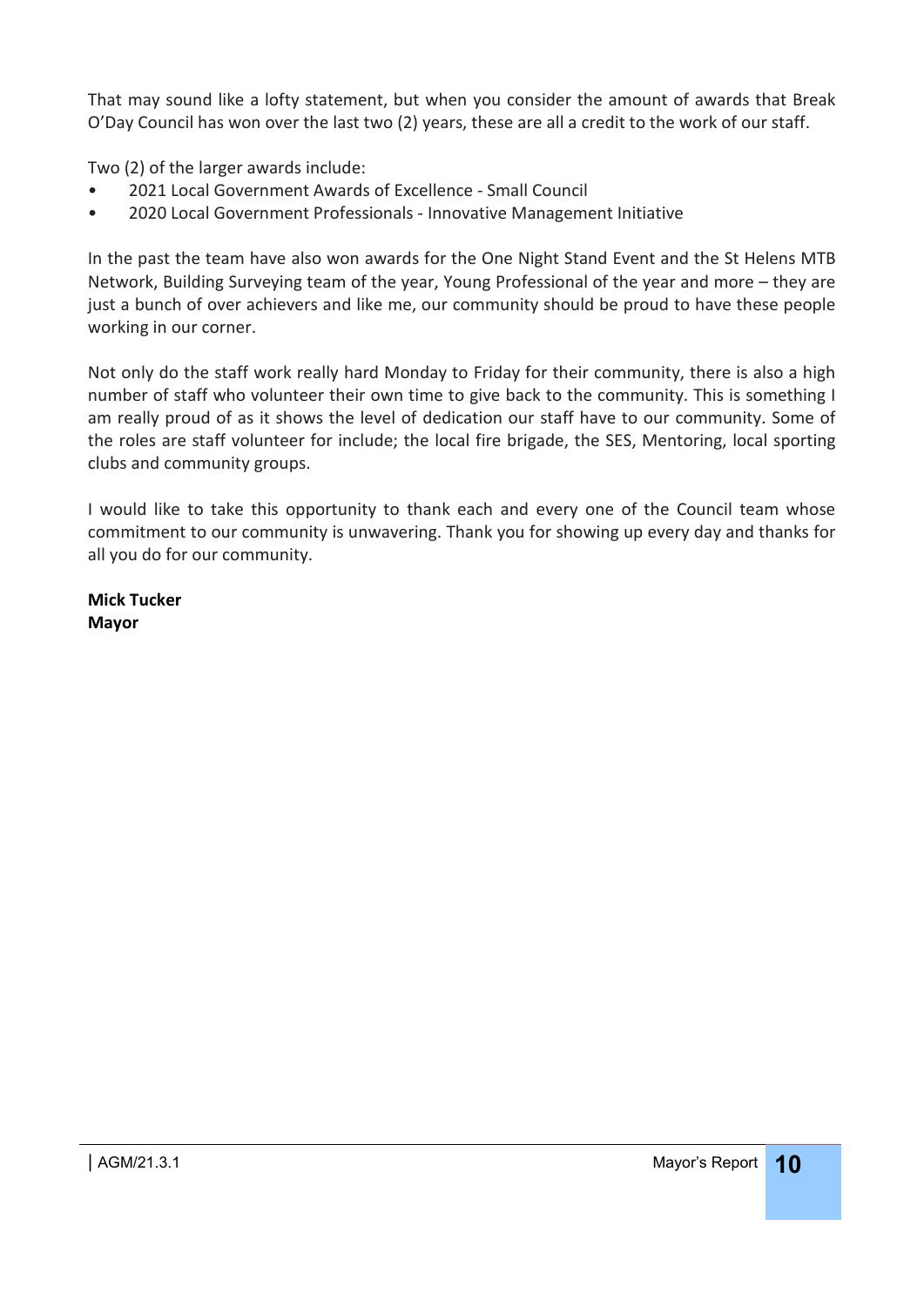#### <span id="page-10-0"></span>**AGM/21.3.2 General Manager's Report**

Over the last twelve months we have been feeling quite fortunate to live where we do in this special place in Tasmania and not having to ride the roller coaster of repeat COVID lockdowns which are happening on the mainland. Running the gauntlet of border closureshave thrown many of our travel plans into chaos leading to tears and frustrations on not seeing family members and friends in not so faraway lands that we can't visit. Not surprisingly, we have seen new faces appear in our community who have escaped from the mainland and who see Tasmania and our area asa place where they can live and work with a lot less drama.

Despite our relative freedoms, what we are going through does have an impact which we might notrealise. During the year we have been working ona project which we see as really important to our community, but even more important at the moment, the Community Wellbeing Project. This is actually a really positive thing which has come out of the current situation and has numerous conversations about what we can do to look after ourselves and others, after all loneliness has increased during this time The Tasmanian Community Fund could see the value and importance of this project and it was fantastic to receive funding from the TCF to enable us to start this project which will run for the next three years. To help us with the project we were really fortunate to welcomeLeah Page to the BODC team and enable us to draw on her wide range of experiences We have some really inspirational people in our community who have leapt into the program and I can't wait to see the projects theydevelop which will draw in others in our community.

There is talk of a Wellbeing Festival happening and wouldn't this be an exciting addition to events whichhappen in this area.

As we know, events took a hammering during the bulk of 2020 and this continued into 2021. It is really disheartening to those event organizing committees who put so much in to then see that hard work all for nothing. A glimmer of light and hope that we can return to a vibrant calendar of events appeared when some familiar events returned, Break O'Day Triathlon, St MarysCar Show, and Break O'Day Winter Arts Festival. A new event, Dragon Trail MTB which was our first major MTB event happened in March 2021 and it was an outstandingsuccess with over 300 competitors taking part. It is the forerunner to many more MTB and Trail Running events which will happen here.

We all have those things which we want to do but don't, or maybe keep putting off, or just never get around to it. From a Council perspective, we have a few of them and 2020/2021 was a year in which we dealt with a couple of what I call 'legacy' projects – ones which have been around for a number of decades. It has been nearly 30years since the first piece of the Georges Bay Foreshore Multi-user Track was built, yet the piece connecting it to the St Helens Foreshore was a bit like the gap with a missing tooth. It was really satisfying to see the project tobridge (pardon the pun) this gap completed in November 2020 and don't the community love it! We have had some great feedback and the bridge built by local boat builder, Lyndcraft, is something they and the community can be justifiably proud of.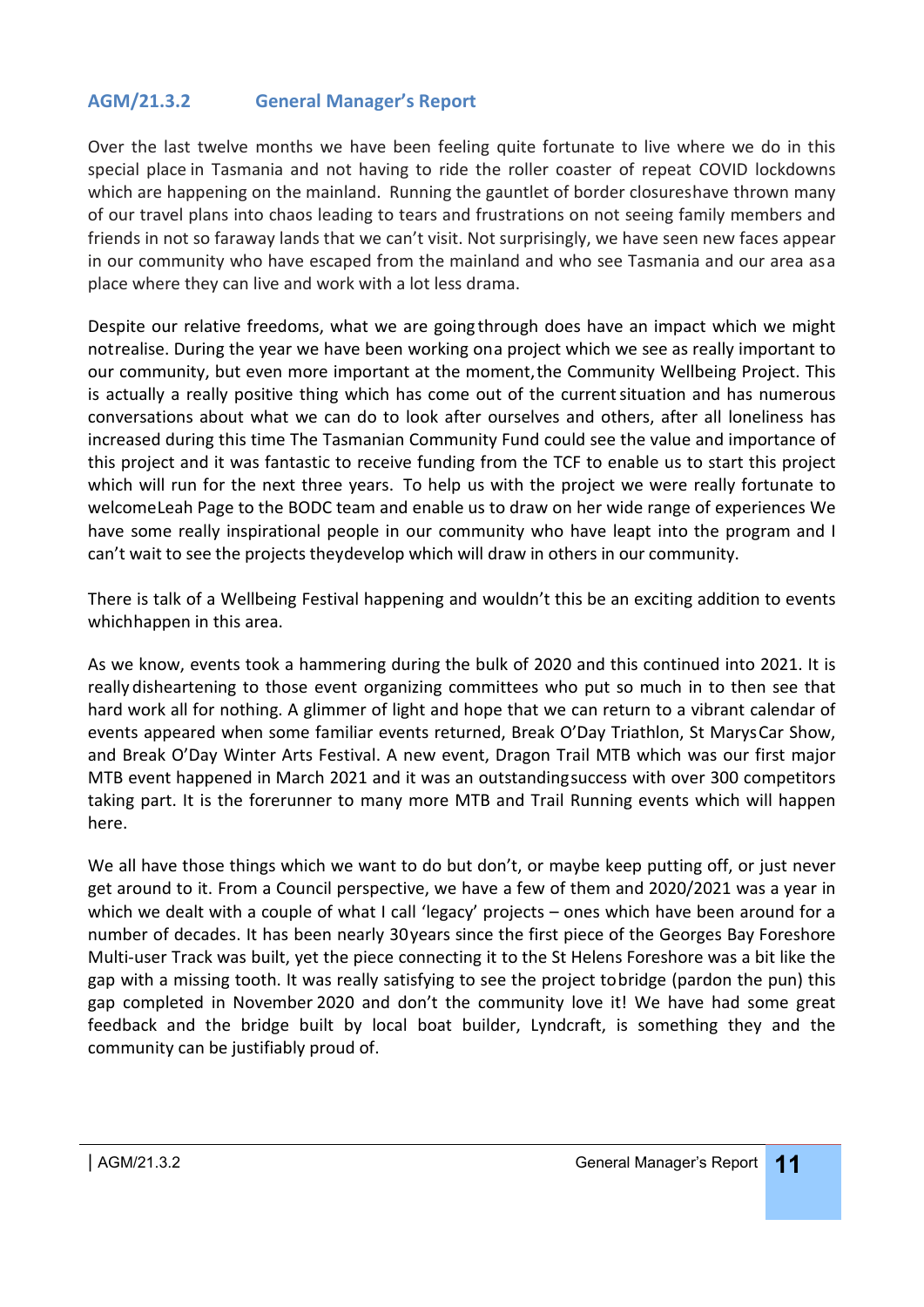Heading in land to the Fingal Valley is another 'legacy' project which has been around for around 40 years, renovating the upper storey of the Old Tasmanian Hotel in Fingal. Home to the Fingal Valley in the downstairs it was home to rats, mice, possums, spiders and numerousother creatures upstairs. It was derelict and in need of some extremely serious work. Now, you wouldn't believe the difference, it is simply amazing to see this area come to life. If you are passing through the Valley,take the time to stop and look.

For several years the Council has felt like it has been banging its head against a brick wall when trying to getthe State Government to see the need to upgrade the Tasman Highway in our area. Finally, in 2021 we have seen action on the ground, and I would have to say it is substantial action, we probably didn't think they wouldget this serious about the scale of the upgrade, but hey,so be it.

An initiative that started operating during the year is Break O'Day Employment Connect, BODEC as we affectionately call it. BODEC is a multi-year project fundedby the State Government through the Employment Partnership Program with a focus on addressing the barriers to employment experienced by job seekers and employers and it has been kicking goals in achieving sustainable employment outcomes. As an example, thosetraffic controllers you wave to on the current road works went through a training program in traffic management arranged by BODEC following discussions with a local St Helens business which hadn't been going that long who has the contract to provide this service. So much better to have local people doing this work than ones who are not local working with either a national or largercompany. Something worth noting is that 75-80% of BODEC clients are not registered with Centrelink, without BODEC how easy is it for them to find work, even a few hours extra?

In closing, firstly I would like to express my thanks to the people who make up the BODC team (Councillors,employees and volunteers), we have a dedicated team committed to making this the best community for everyone. After all, we live here for a reason justlike you. Secondly, I would like to say thank you to our supporters and stakeholders including our Local Members of Parliament who play a key role in helping usto do what we do.

**John Brown General Manager**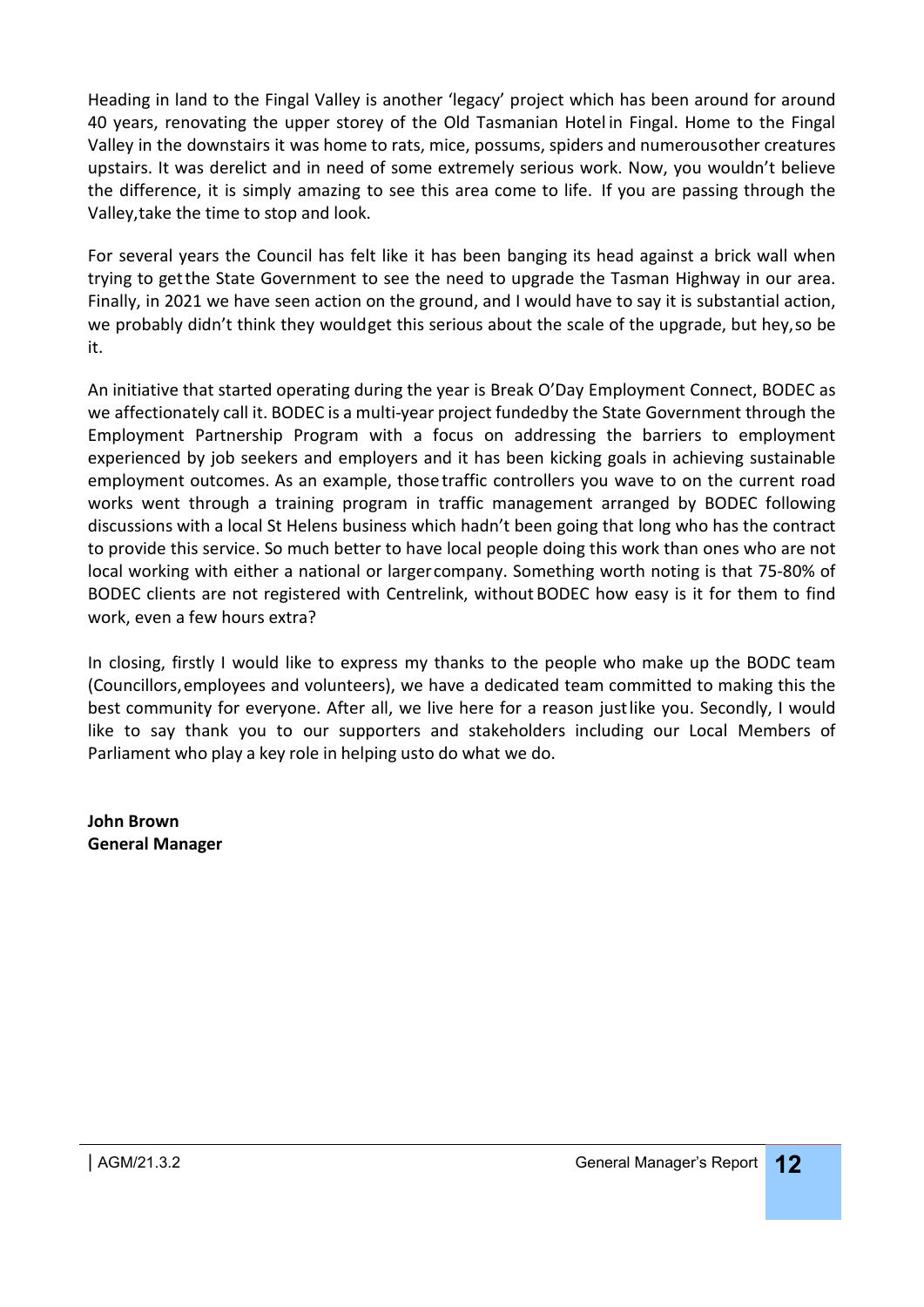### <span id="page-12-0"></span>**AGM/21.3.3 Financial Report**

| Income                                                                      | \$        |
|-----------------------------------------------------------------------------|-----------|
| Rates and Charges                                                           | 9,770,000 |
| <b>Statutory Fees and Fines</b>                                             | 151,000   |
| User Fees                                                                   | 1,162,000 |
| Grants                                                                      | 3,204,000 |
| <b>Contributions - Cash</b>                                                 | 174,000   |
| Interest                                                                    | 109,000   |
| Investment revenue from TasWater                                            | 194,000   |
| Capital Income – grants received<br>specifically for new or upgraded assets | 5,573,000 |
| Other                                                                       | 104,000   |

- Rates and charges
- Statutory fees and fines
- User fees
- **Grants**
- Contributions cash
- Interest
- Investment revenue from water corporation
- Capital grants received specifically for new or upgraded assets
- Other income

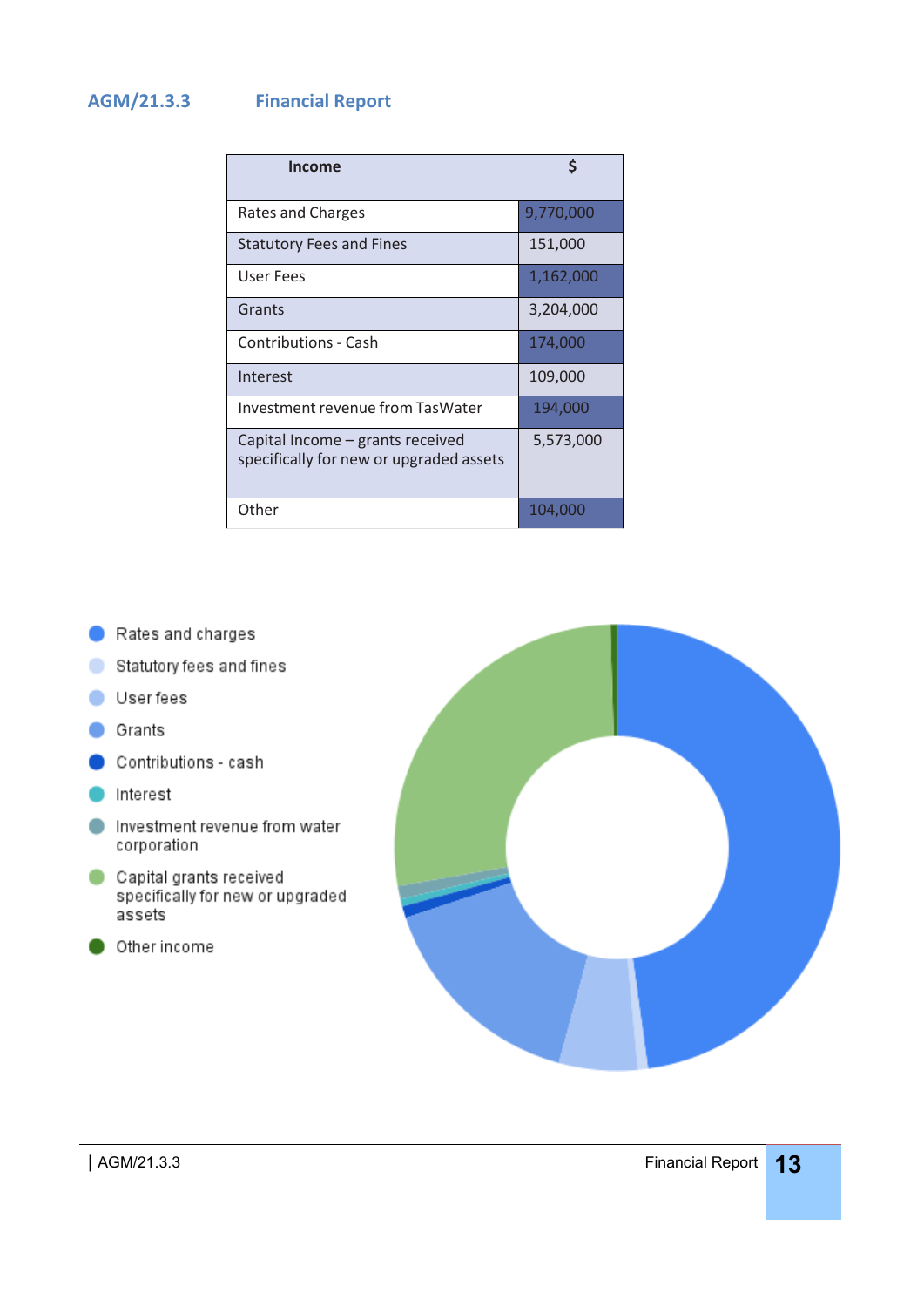| <b>Expenses</b>                        | \$        |
|----------------------------------------|-----------|
| <b>Employee Benefits</b>               | 5,073,000 |
| <b>Materials and Services</b>          | 5,136,000 |
| Impairment of receivables              | 0         |
| Depreciation and amortisation          | 3,802,000 |
| <b>Finance Costs</b>                   | 313,000   |
| Fire levy                              | 365,000   |
| <b>Light and Power</b>                 | 142,000   |
| <b>Community Support and donations</b> | 128,000   |
| Other expenses                         | 639,000   |

- Employee benefits
- Materials and services
- Depreciation and amortisation
- Finance costs
- Fire Levy
- Light and Power
- $\bullet$  Community support and<br>donations
- O Other expenses

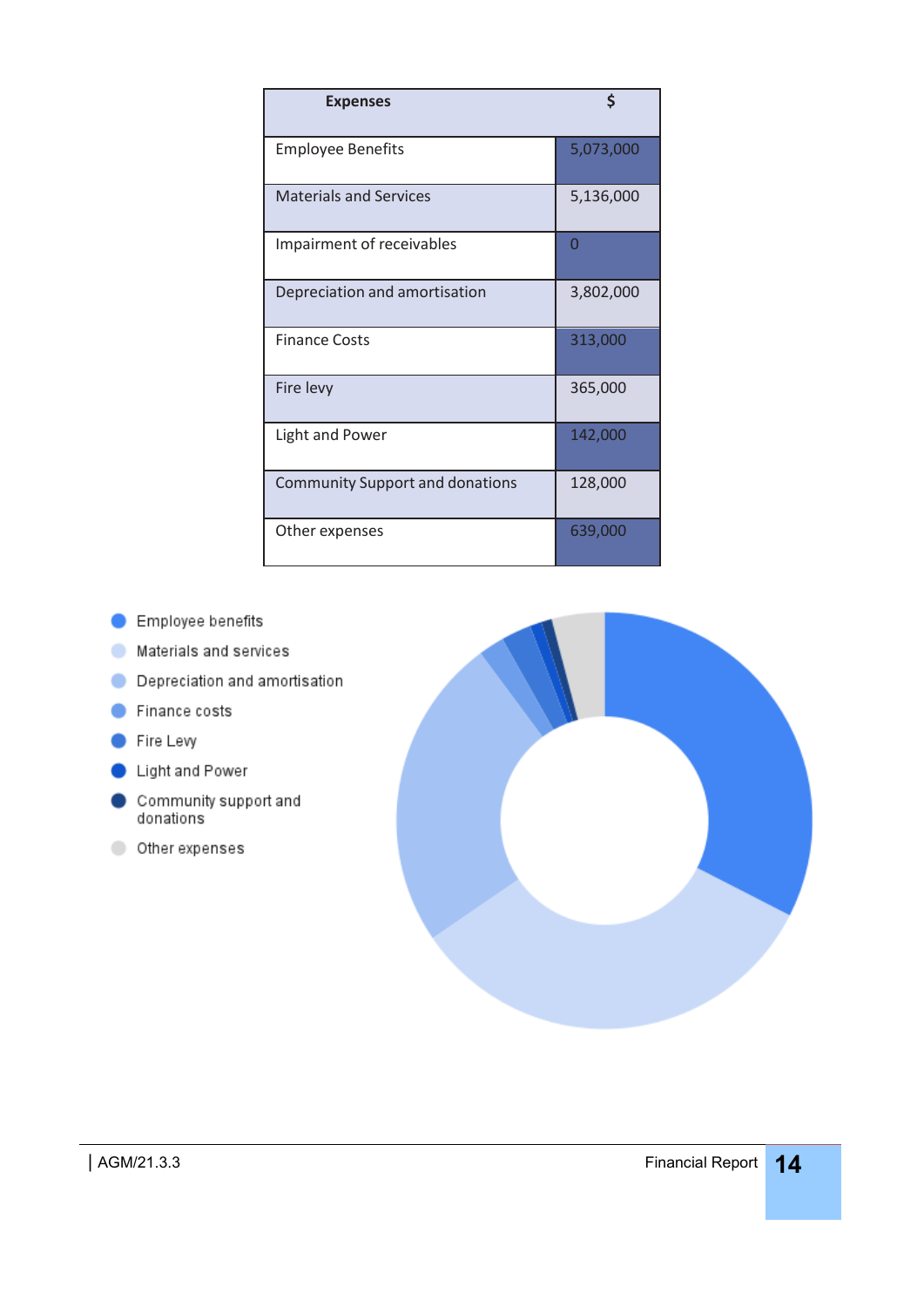| <b>Expenses by function</b>                                               | \$        |
|---------------------------------------------------------------------------|-----------|
| Government Administration                                                 | 729,000   |
| Roads, Streets and bridges                                                | 4,944,000 |
| Drainage                                                                  | 477,000   |
| <b>Waste Management</b>                                                   | 2,196,000 |
| <b>Environmental Health and Management</b>                                | 307,000   |
| <b>Planning Services</b>                                                  | 754,000   |
| <b>Building Control</b>                                                   | 277,000   |
| <b>Community Amenities</b>                                                | 549,000   |
| <b>Community Services</b>                                                 | 481,000   |
| <b>Recreation facilities</b>                                              | 980,000   |
| <b>Economic Development</b>                                               | 322,000   |
| Other including unattributable<br>administration and corporate activities | 3,582,000 |

- Governance and administration
- Roads, streets and bridges
- O Drainage
- Waste management
- Environmental health/environmental management
- Planning services
- Building control
- Community amenities
- Community services
- Recreation facilities
- Economic development
- ther

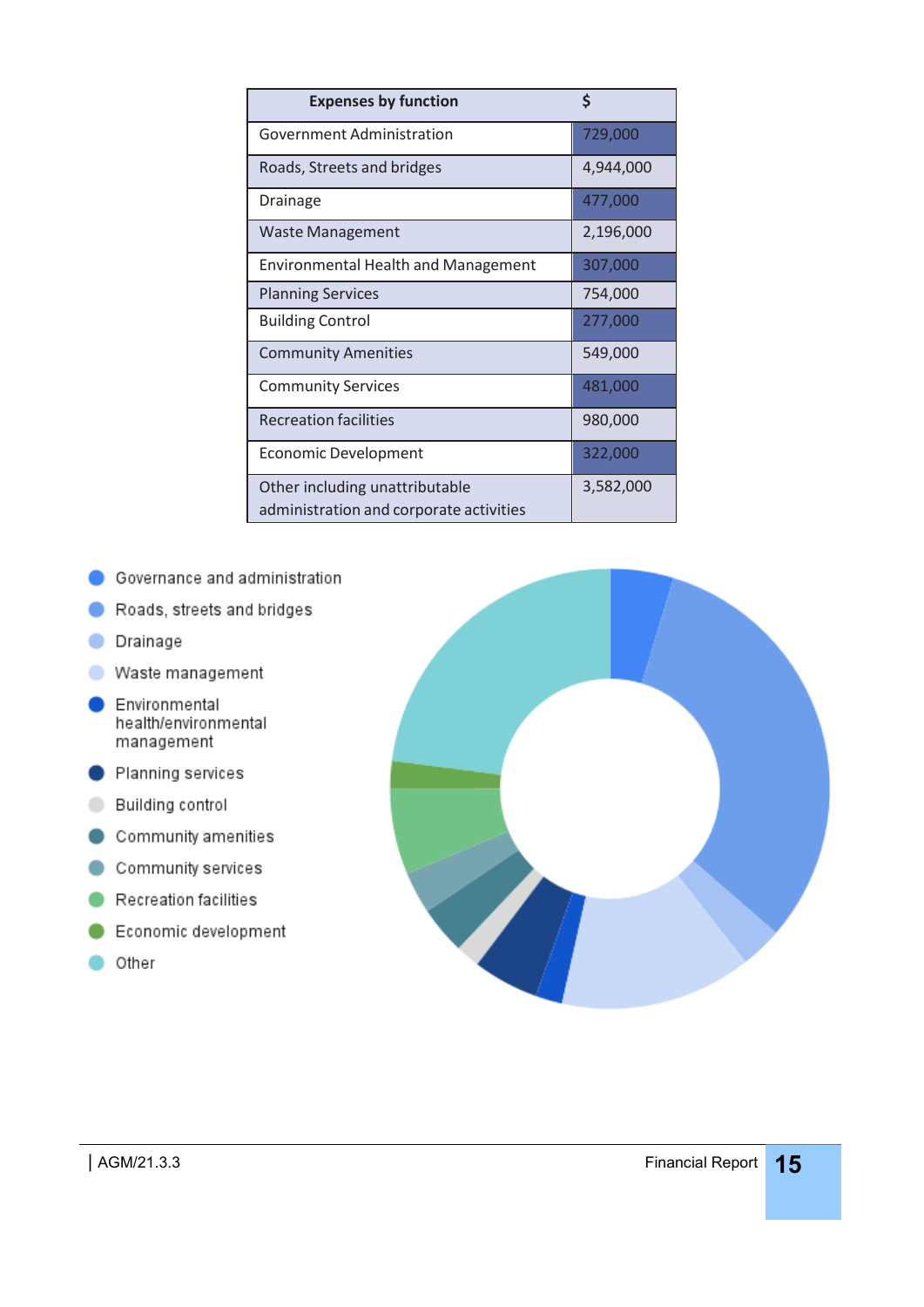#### <span id="page-15-0"></span>**AGM/21.3.4 Annual Report Submissions**

The Annual Report was advertised on the 21 November 2021 notifying the availability of the Annual Report and inviting electors to lodge submissions on the report with Council by Friday 3 December 2021 for discussion at the Annual General Meeting.

The General Manager advises that no submissions were received.